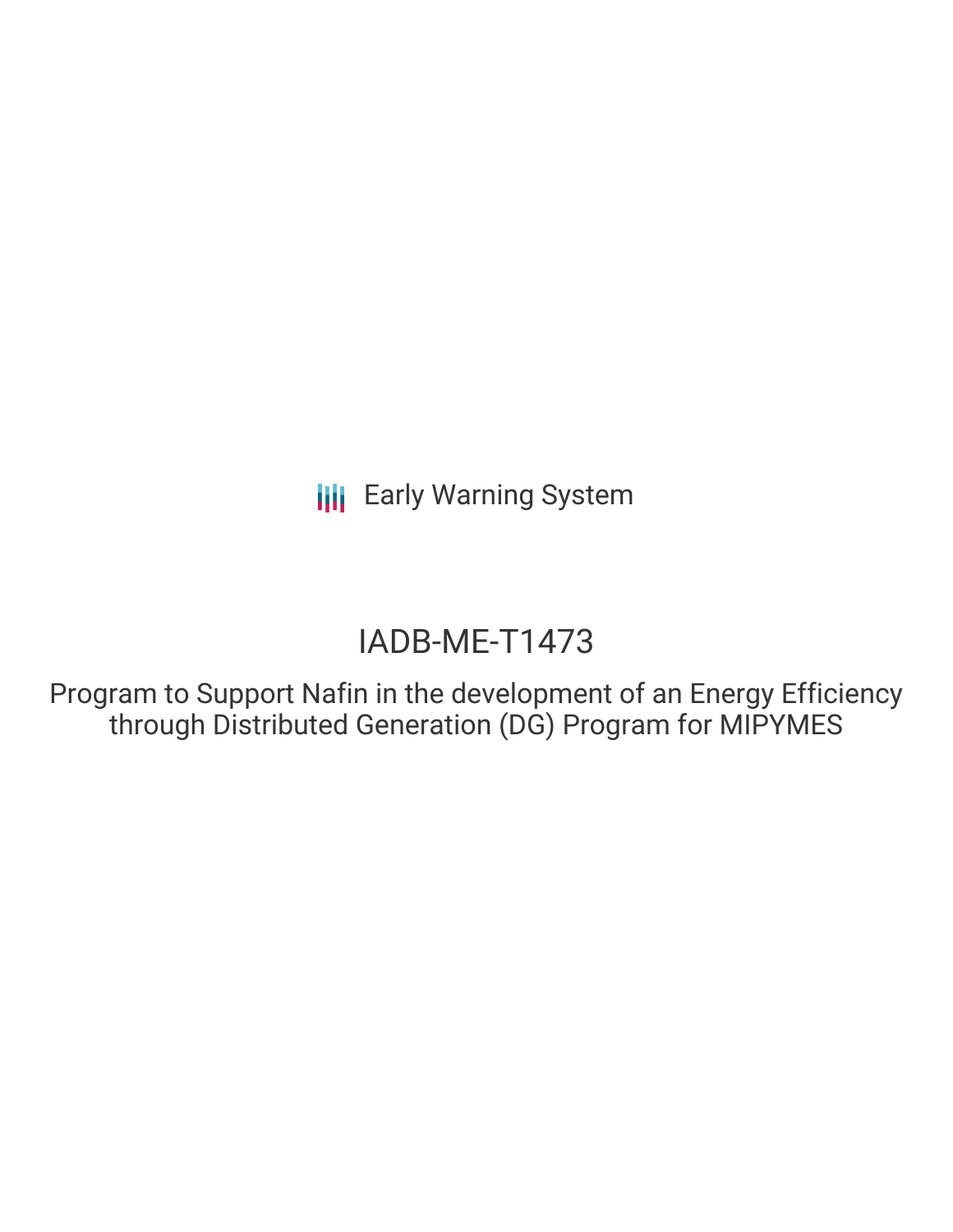

Program to Support Nafin in the development of an Energy Efficiency through Distributed Generation (DG) Program for MIPYMES

### **Quick Facts**

| <b>Countries</b>               | Mexico                                             |
|--------------------------------|----------------------------------------------------|
| <b>Financial Institutions</b>  | Inter-American Development Bank (IADB)             |
| <b>Status</b>                  | Proposed                                           |
| <b>Bank Risk Rating</b>        | U                                                  |
| <b>Borrower</b>                | Nacional Financiera SNC (NAFIN)                    |
| <b>Sectors</b>                 | Finance, Industry and Trade, Technical Cooperation |
| <b>Investment Type(s)</b>      | <b>Advisory Services</b>                           |
| <b>Investment Amount (USD)</b> | $$0.40$ million                                    |
| <b>Project Cost (USD)</b>      | $$0.40$ million                                    |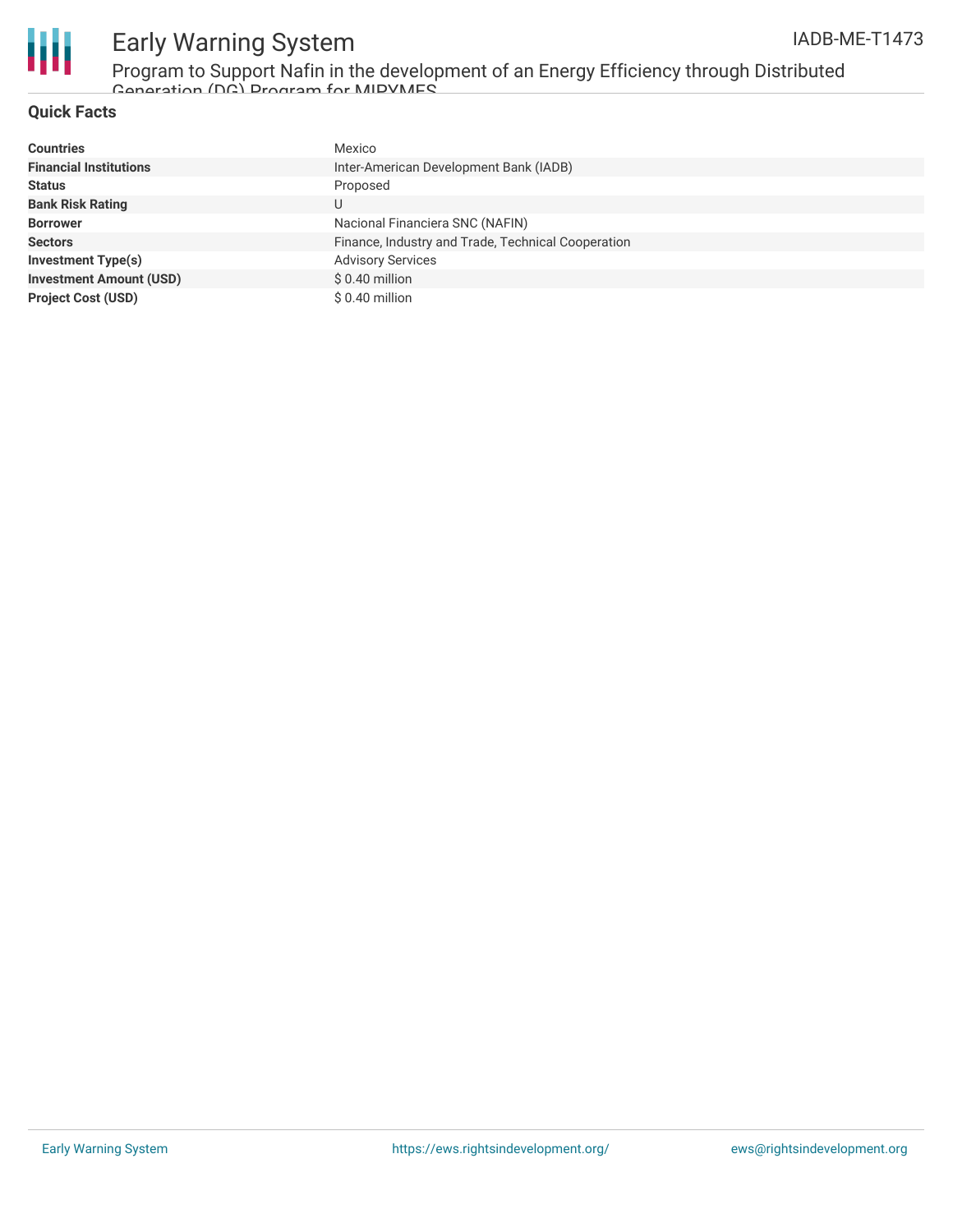

Program to Support Nafin in the development of an Energy Efficiency through Distributed Generation (DG) Program for MIPYMES

### **Project Description**

The general objective is to support the sustainability of Micro, Small and Medium Enterprises (MSMEs) as the main source of employment in Mexico, in the face of the COVID-19 crisis. The specific objective is to promote economic recovery through access to productive financing for MSMEs.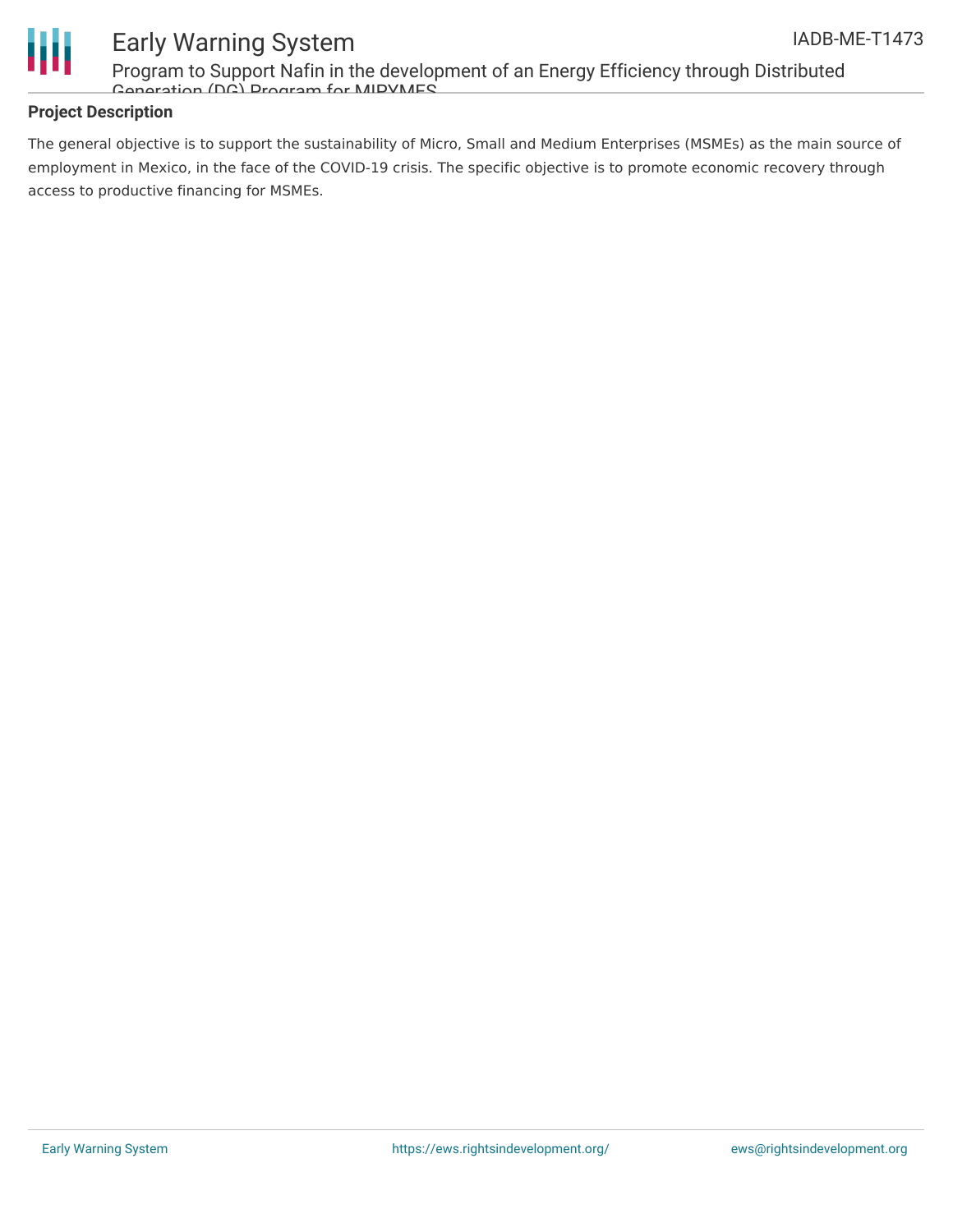

Program to Support Nafin in the development of an Energy Efficiency through Distributed Generation (DG) Program for MIPYMES

### **Investment Description**

• Inter-American Development Bank (IADB)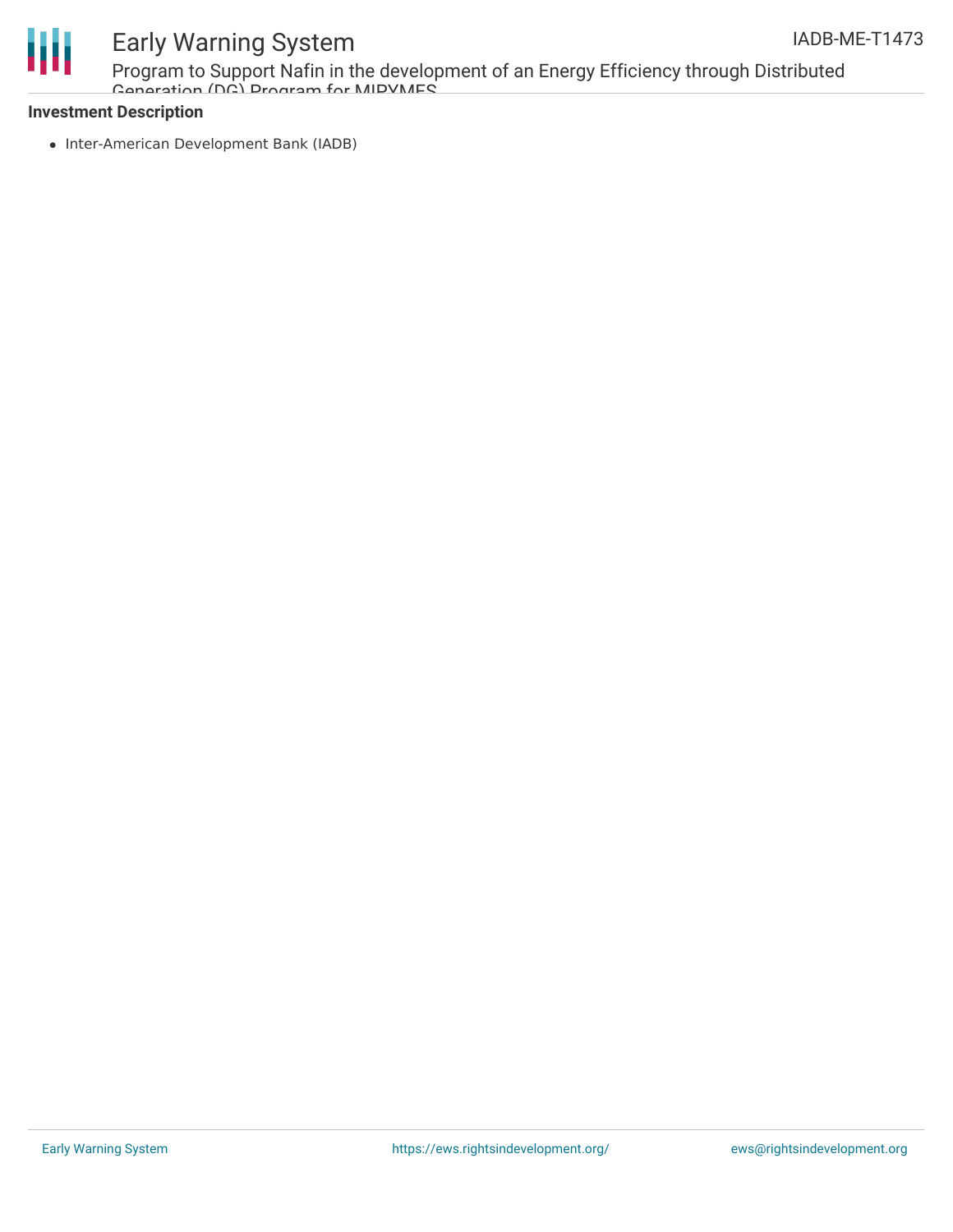



Program to Support Nafin in the development of an Energy Efficiency through Distributed Generation (DG) Program for MIPYMES

| <b>Private Actor 1</b>   | <b>Private Actor</b><br>l Role | <b>Private Actor</b><br>1 Sector | <b>Relation</b> | <b>Private Actor 2</b>          | <b>Private Actor</b><br>2 Role | <b>Private Actor</b><br>2 Sector |
|--------------------------|--------------------------------|----------------------------------|-----------------|---------------------------------|--------------------------------|----------------------------------|
| $\overline{\phantom{0}}$ |                                |                                  |                 | Nacional Financiera SNC (NAFIN) | Undisclosed                    | $\overline{\phantom{0}}$         |